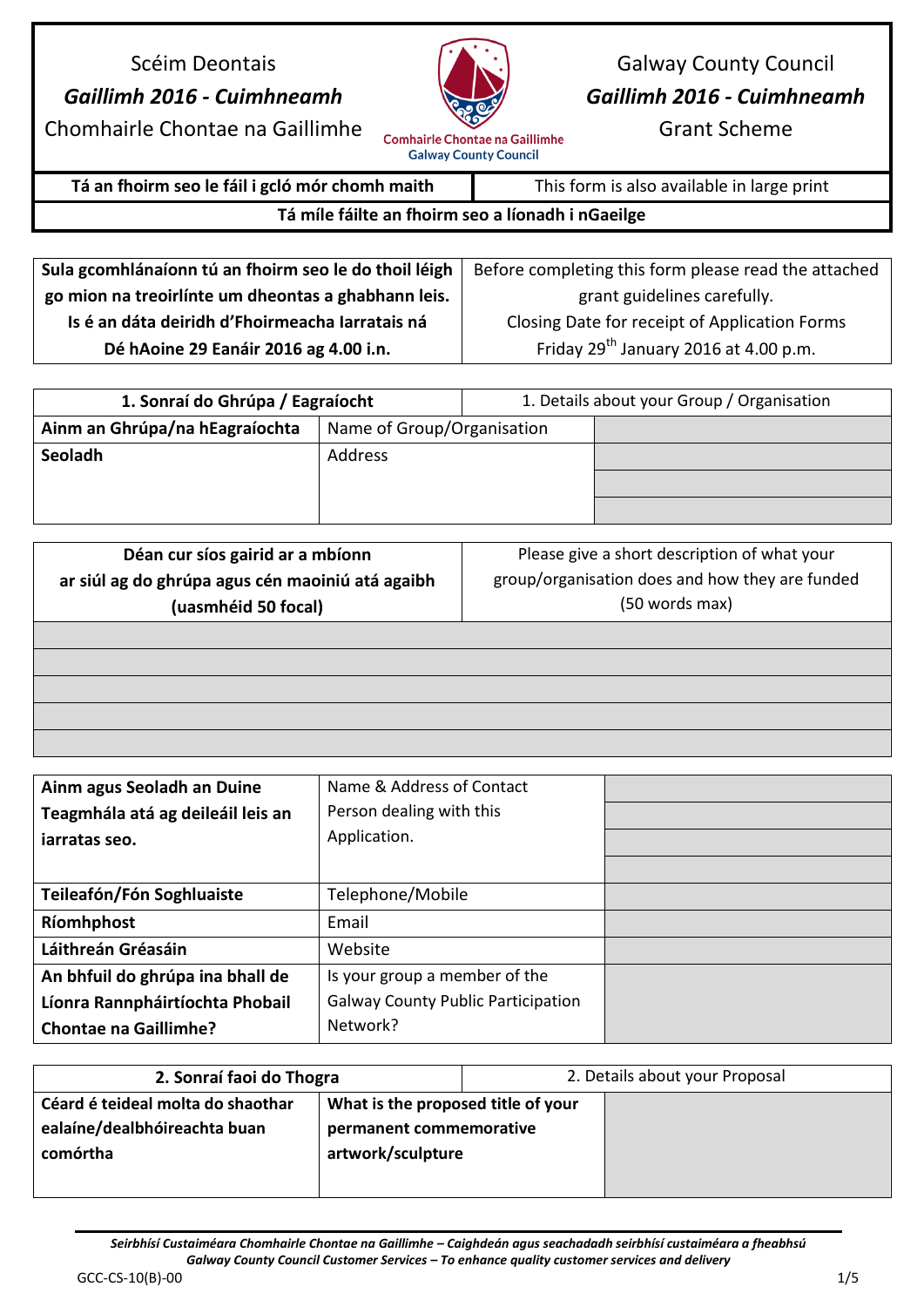## **Le do thoil tabhair cur síos gairid ar do thogra (uasmhéid 200 focal):**

**Tabhair suntas stairiúil an togra don Cheantar Bardasach agus foirm an tsaothair ealaíne/dealbhóireachta; seol ar aghaidh sceitse a thugann imlíne air freisin, tabhair suíomh beartaithe an tsaothair agus an creata ama lena chur i gcrích. Seol ar aghaidh cóip d'aon cheadanna is gá leo don tionscadal agus abair cibé an bhfuil an togra laistigh de chrios poitéinsil seandálaíochta Shéadchomhartha Taifeadta nó Náisiúnta nó laistigh de SPA nó SAC**

Please give a summary description about your proposal (200 words max):

Outline the historical significance of the proposal for the Municipal District, the form of the proposed artwork/sculpture; please also attach an outline sketch, indicate the proposed location of the feature and timeline for completion. Please attach a copy of any relevant permissions required for the project and indicate if the proposal is within the zone of archaeological potential of a Recorded or National Monument or within an SPA or SAC

| Le do thoil tabhair sonraí a léiríonn do chumas an togra a | Please provide details of your capacity to deliver the   |
|------------------------------------------------------------|----------------------------------------------------------|
| chur ar bun (uasmhéid 100 focal).                          | proposal (100 words max)                                 |
| (i.e. cén struchtúir atá i bhfeidhm? Cé a dhéanfaidh       | (i.e. what structures are in place? Who will oversee it? |
| maoirsiú air? An dtacaíonn an pobal leis? An bhfuil        | Is there community support for it?                       |
| maoiniú tacaíochta áitiúil ar fáil/ar bun? An bhfuil       | Is there local support funding being made available/in   |
| tionscadal comhchosúil déanta ag do ghrúpa/eagraíocht      | place? Has your group / organisation carried out a       |
| roimh seo? An tionscadal comhpháirtíochta é a bhfuil       | similar project in the past etc? Is the project a        |
| baint ag níos mó ná pobal amháin leis sa Cheantar          | partnership project involving multiple communities in    |
| Bardasach?)                                                | the Municipal District)                                  |
|                                                            |                                                          |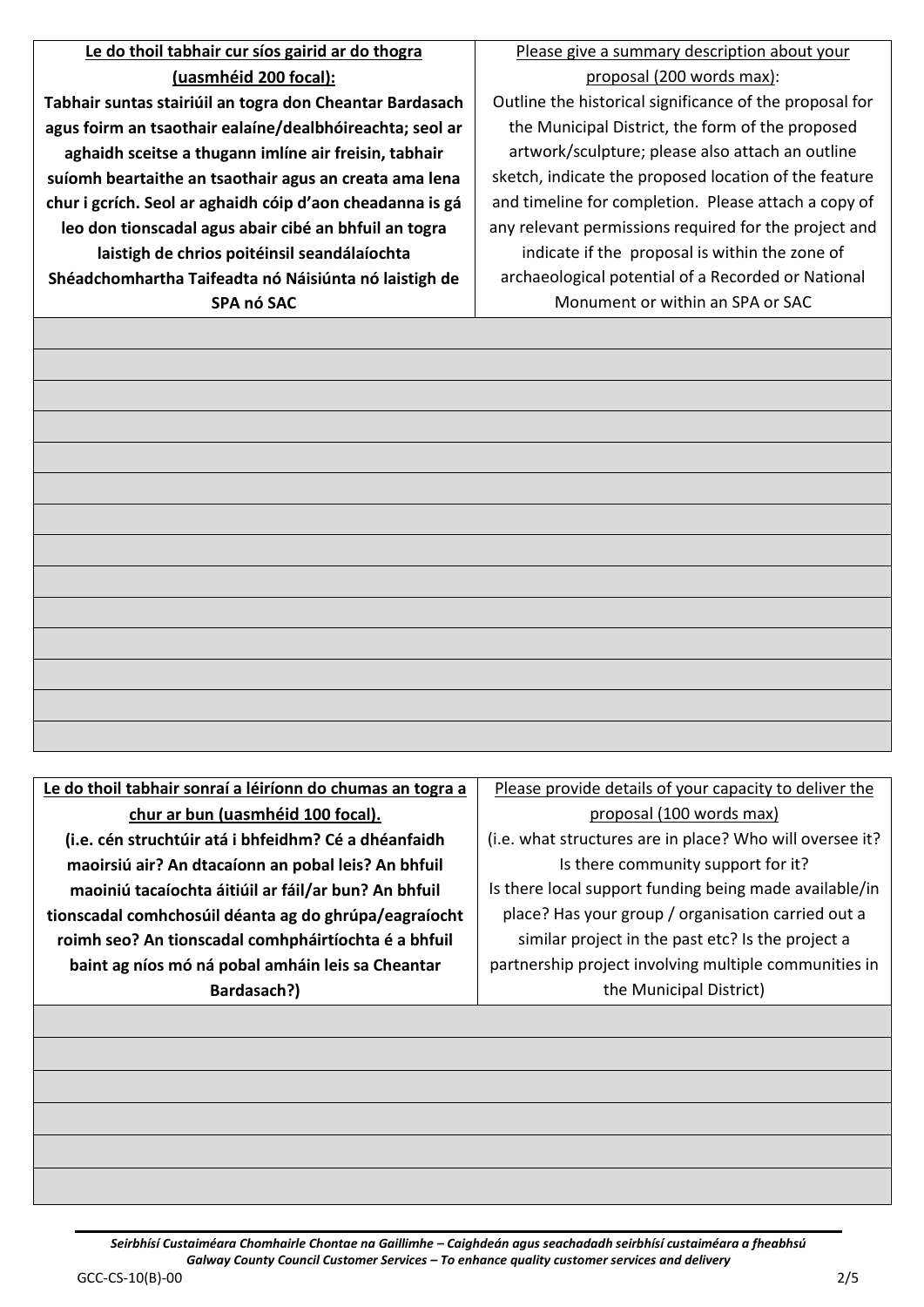| Tabhair mionsonraí faoi do chumas/socruithe maidir leis        |                             |                                                           | Please provide details of your capacity/arrangements              |
|----------------------------------------------------------------|-----------------------------|-----------------------------------------------------------|-------------------------------------------------------------------|
| an saothar ealaíne/dealbhóireachta a chothabháil               |                             | to maintain the artistic feature/sculpture in the future. |                                                                   |
| amach anseo. (uasmhéid 100 focal)                              |                             |                                                           | (100 words max)                                                   |
|                                                                |                             |                                                           |                                                                   |
|                                                                |                             |                                                           |                                                                   |
|                                                                |                             |                                                           |                                                                   |
|                                                                |                             |                                                           |                                                                   |
|                                                                |                             |                                                           |                                                                   |
|                                                                |                             |                                                           |                                                                   |
|                                                                |                             |                                                           |                                                                   |
|                                                                |                             |                                                           |                                                                   |
|                                                                |                             |                                                           |                                                                   |
| Tabhair mionsonraí faoi fhoinse/bhunús an ionchuir             |                             |                                                           | Please provide details of the source/basis of the                 |
| ealaíne/chruthaithigh agus faoi na hábhair atá le húsáid       |                             |                                                           | artistic/creative input and detail the materials to be            |
| chun an togra a chur i gcrích. Seol ar aghaidh                 |                             | used to deliver the proposal.                             |                                                                   |
| sceitse/léaráid a thugann imlíne ar leagan amach an            |                             |                                                           | Please attach an outline sketch/drawing of layout of              |
| láithreáin, an ghné/na gnéithe beartaithe agus                 |                             |                                                           | the site, proposed feature(s) and landscaping (100                |
| tírdhreachú (uasmhéid 100 focal).                              |                             | words max).                                               |                                                                   |
|                                                                |                             |                                                           |                                                                   |
| Beidh mionsonraí an togra a n-éireoidh leis faoi réir ag ceadú |                             |                                                           | Details of the successful proposal will be subject to final sign- |
| deiridh Chomhairle Chontae na Gaillimhe sular dtosaítear ar an |                             |                                                           | off by Galway County Council prior to commencement of works       |
| obair                                                          |                             |                                                           |                                                                   |
|                                                                |                             |                                                           |                                                                   |
|                                                                |                             |                                                           |                                                                   |
|                                                                |                             |                                                           |                                                                   |
|                                                                |                             |                                                           |                                                                   |
|                                                                |                             |                                                           |                                                                   |
|                                                                |                             |                                                           |                                                                   |
|                                                                |                             |                                                           |                                                                   |
|                                                                |                             |                                                           |                                                                   |
| Cá háit a chuirfear an togra seo ar                            | Where will this project be  |                                                           |                                                                   |
| bun? Cuir mapa suímh ar fáil le do                             | delivered? Please provide a |                                                           |                                                                   |
| thoil.                                                         | location map.               |                                                           |                                                                   |
| Cathain a tharlóidh an                                         | When will this project take |                                                           |                                                                   |
| togra seo?                                                     | place?                      |                                                           |                                                                   |
|                                                                |                             |                                                           |                                                                   |
| An bhfuil na nithe seo de dhíth ar do thionscadal?             |                             |                                                           | Does your project require any of the following?                   |
| Cuir tic $\checkmark$                                          |                             |                                                           | Please tick √                                                     |
| (a) Cead pleanála                                              | (a) Planning nermission:    |                                                           | $T\acute{a}/V$ es                                                 |

| (a) Cead pleanála                 | (a) Planning permission:         | Tá/Yes                |  |
|-----------------------------------|----------------------------------|-----------------------|--|
|                                   |                                  | Níl/No                |  |
|                                   |                                  | Iarratas á Dhéanamh / |  |
|                                   |                                  | Making an application |  |
| Má tá, luaigh an Uimhir Thagartha | If yes please state the planning |                       |  |
| Phleanála:                        | reference no:                    |                       |  |
| b) Teastas um Shábháilteacht ó    | (b) Fire Safety                  | Tá/Yes                |  |
| <b>Dhóiteáin</b>                  | Certificate                      | Níl/No                |  |
|                                   |                                  | Iarratas á Dhéanamh / |  |
|                                   |                                  | Making an application |  |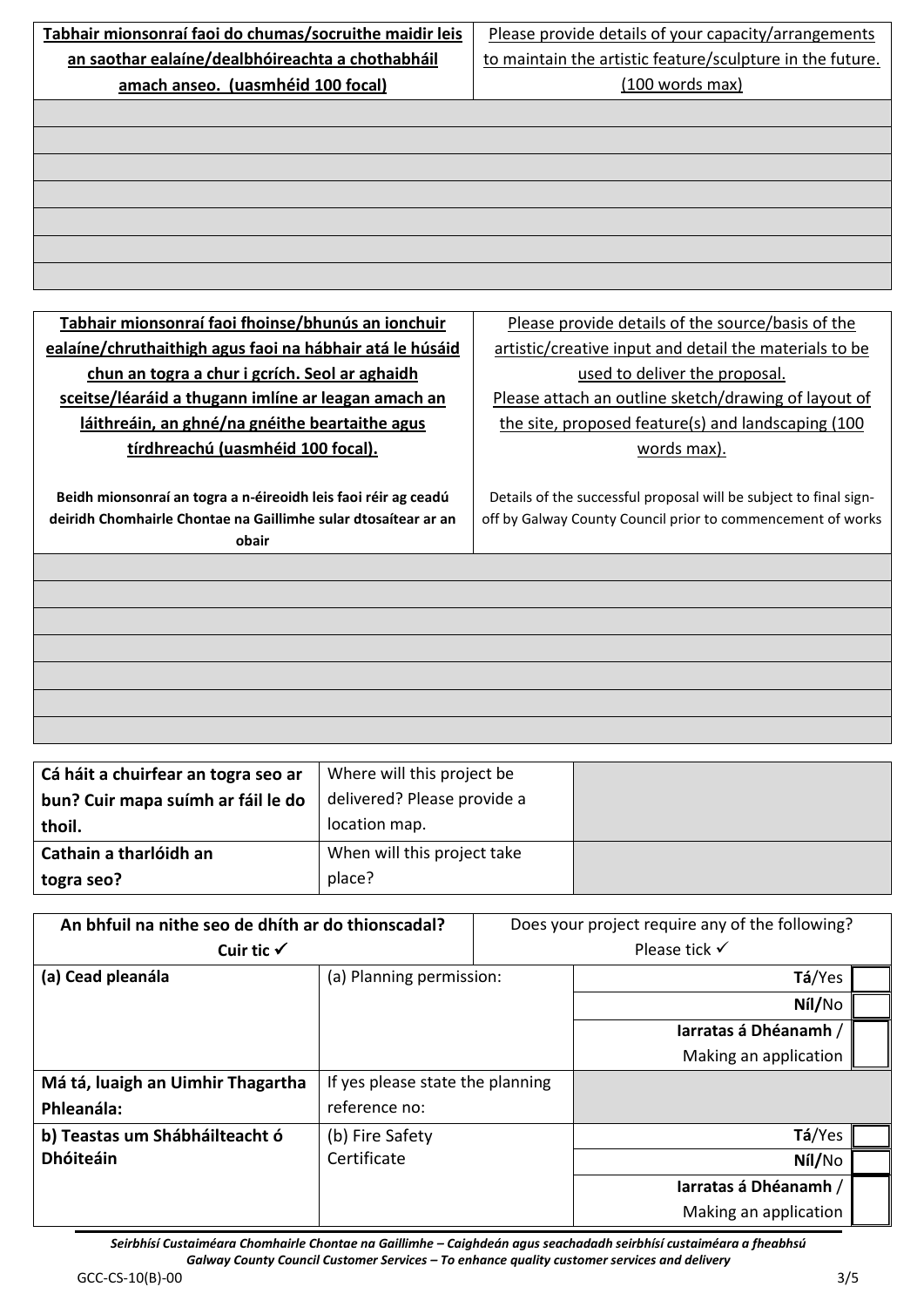| (c) Toiliú ó Sheirbhís na       | (c) Consent from the     |        |  |
|---------------------------------|--------------------------|--------|--|
| Séadchomharthaí Náisiúnta, ón   | <b>National Monument</b> | Tá/Yes |  |
| tSeirbhís Páirceanna Náisiúnta  | Service, National        |        |  |
| agus Fiadhúlra nó ó Ard-Mhúsaem | Parks & Wildlife or      | Níl/No |  |
| na hÉireann                     | the National Museum      |        |  |

| Úinéireacht Talún (más ábhartha) |                                    |  | Land Ownership (if applicable) |  |
|----------------------------------|------------------------------------|--|--------------------------------|--|
| An le do Ghrúpa / Eagraíocht na  | Does your group / organisation own |  | Is leo/Yes                     |  |
| tailte a bhaineann leis an       | the lands involved in the proposed |  |                                |  |
| tionscadal a bheartaítear?       | project?                           |  | Ní leo/No                      |  |
|                                  |                                    |  |                                |  |

| Más 'Ní leo' an freagra, an bhfuil  | If No, have you agreement to use     | Tá/Yes |  |
|-------------------------------------|--------------------------------------|--------|--|
| comhaontú agat chun na tailte a     | the lands? Please provide written    |        |  |
| úsáid? Tabhair fianaise i scríbhinn | evidence of this permission with the | Níl/No |  |
| faoin gcead seo leis an iarratas.   | application                          |        |  |
| Más 'Ní leo' an freagra, an bhfuil  | If No, have you agreement to use     |        |  |
| comhaontú agat chun na tailte a     | the lands? Please provide written    |        |  |
| úsáid? Tabhair fianaise i scríbhinn | evidence of this permission with the | Tá/Yes |  |
| faoin gcead seo leis an iarratas.   | application                          |        |  |

| 3. Sonraí maidir le Costais an Togra                    | 3. Details about Proposals Costs                           |
|---------------------------------------------------------|------------------------------------------------------------|
| Tabhair ar aird gur €5,000 an deontas uasta atá ar fáil | Please note that a maximum grant of $£5,000$ is available  |
| le do thionscadal aonair i ngach ceann de na 5          | for a single project in each of the 5 Municipal Districts. |
| Cheantar Bardasacha. Ní mór meastachán ábhartha a       | All estimated costs must be supported with a relevant      |
| thabhairt maidir le gach costas measta. Tabhair         | quotation. Please give a breakdown of the proposal         |
| miondealú ar chostais an togra sa tábla thíos.          | costs in the table below. Match funding is not a           |
| Níl gá le maoiniú meaitseála, ach tabharfar aitheantas  | requirement, however, project supported by                 |
| cuí do thionscadail arna dtacú ag maoiniú forlíontach   | supplementary funding and/or support by free               |
| agus/nó ábhair saor in aisce, saothar saorálach, agus   | materials, voluntary labour etc will be afforded           |
| iarratais á marcáil.                                    | appropriate recognition in the marking of applications.    |

| Cur síos ar an ábhar                 |                                       | <b>Costas Measta</b>  |
|--------------------------------------|---------------------------------------|-----------------------|
| Description of Item                  |                                       | <b>Estimated Cost</b> |
|                                      |                                       | €                     |
|                                      |                                       | €                     |
|                                      |                                       | €                     |
|                                      |                                       | €                     |
|                                      |                                       | €                     |
| Costas Iomlán an Togra               | Total Estimated Cost of the Proposal  | €                     |
| Suim iarrtha ó Chomhairle Chontae na | Amount applied for from Galway County | €                     |
| Gaillimhe                            | Council                               |                       |

| Tabhair foinse an mhaoinithe forlíontaigh, na n-ábhar   |  |
|---------------------------------------------------------|--|
| saor in aisce, an tsaothair shaorálaigh, sa chás go     |  |
| mbeidh siad á dtairiscint/á gcur ar fáil mar thacaíocht |  |
| leis an togra.                                          |  |

Please state the source of supplementary funding, free materials, voluntary labour, if same is being offered/provided in support of the project proposal.